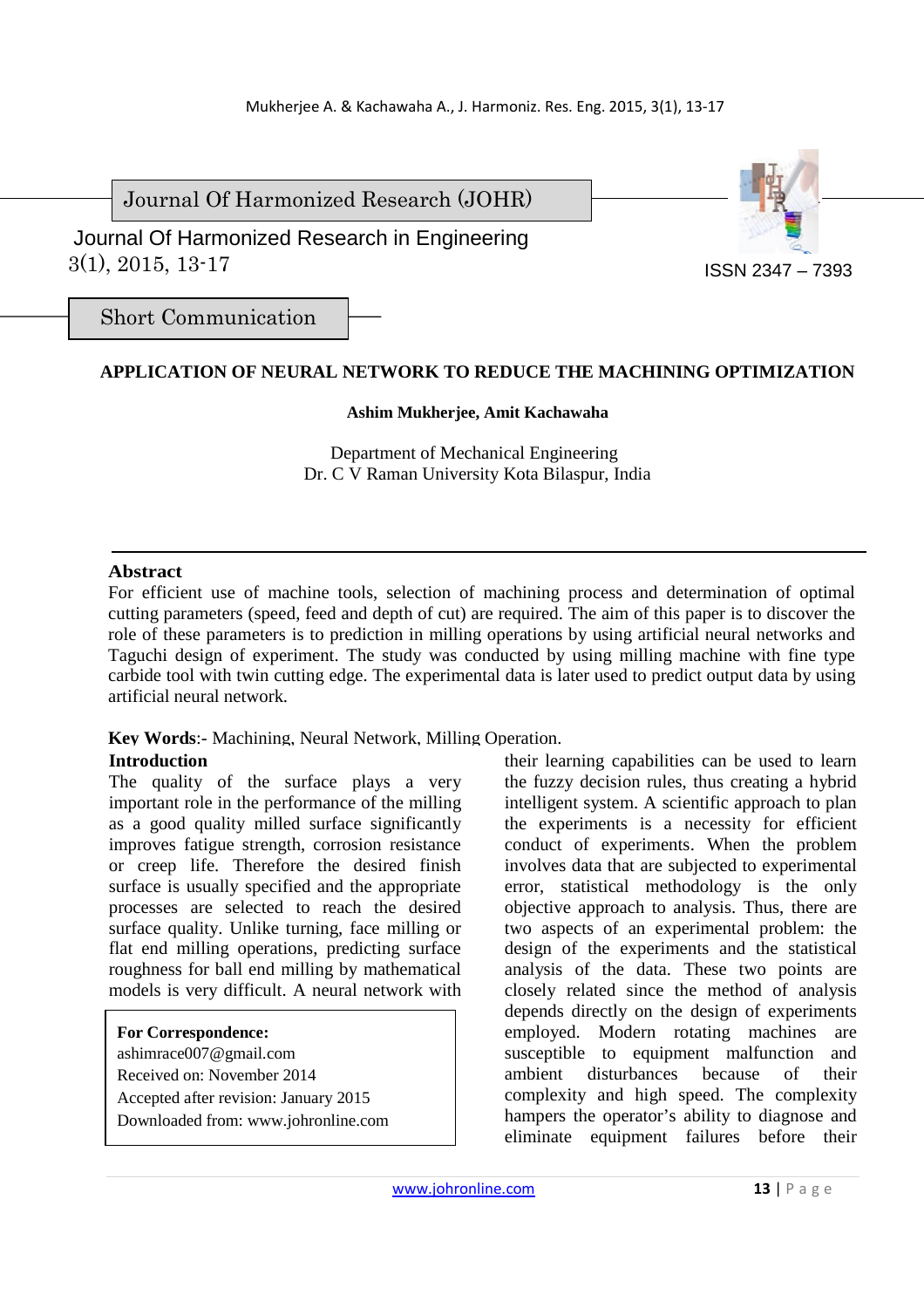occurrence Fault diagnosis of rotating machinery has been done by analyses the external condition with the help of vibration signals to determine the internal fault in machines. Furthermore, the structural and functional organization of the linear chromosomes allows the unconstrained operation of important genetic operators such as selection, mutation transposition, and recombination. Predictive models of machining processes and tool life can be applied to help businesses gain a competitive edge. In this time of expanding global markets, it has become essential for manufacturers to improve process efficiencies, maintain stricter part tolerances, and enhance part quality. Furthermore, the motivation for using analytical tools for process optimization, rather than costly trial and error, has perhaps never been greater. The application of the Artificial Neural Networks (ANN) model for the modeling purpose in various different areas including machining is used varies widely by researchers.

**Hossain** *et al***.** studied the average surface roughness Ra (value) for Aluminum after ball end milling operation has been measured. 84 experiments have been conducted varying cutter axis inclination angle (φ degree), spindle speed (S rpm), feed rate (fy mm/min), radial depth of cut (feed fx mm), axial depth of cut (t mm) in order to find Ra. This data has been divided into two sets on a random basis; 68 training data set and 16 testing data set.The comparison shows that selected ANFIS model gives better result for training and testing data. So, this ANFIS model can be used further for predicting surface roughness of Aluminum for three dimensional end milling operation [1]. **Bajic** *et al***.** improves and examines the influence of three cutting parameters on surface roughness, tool wear and cutting force components in face milling as part of the off-line process control. The experiments were carried out in order to define a model for process planning. Cutting speed, feed per tooth and depth of cut were taken as influential factors. Advantages of off-line process control which utilizes process models by using these two modeling methodologies are explained in theory [2]. **Bondade** *et al***.** presents a technique to find the different conditions of rotating

machinery through data obtained by vibration analyses. The various earlier researchers work is also elaborated in this paper. The results will be also going to test by FEM and MATLAB codes. It is general thinking at this stage that comparisons of MATLAB result, FEM analysis and experiment result give better solution for faults occur in rotating machinery [4]. **Rawangwong** *et al***.** investigate the effect of the main factors on the surface roughness in semisolid AA 7075 face milling. The results of the research could be applied in the manufacture of automotive components and mold industry. When the equation was used to confirm the research results, it was found that the mean absolute percentage error (MAPE) of the surface roughness obtained from the predictive comparing to the value of the experiment was 3.62 percent, which was less than the specified error it was acceptable [7]. Snyder *et al*. developed the Birl is an electronic wind instrument, which uses artificial neural nets for the mapping of fingering systems and embouchure position. The design features of the instrument are described, and the selected machine-learning mapping strategy is discussed.[8]

# **Objective of Work**

The main objective of this work is to predict the total output parameter in face-milling operation. ANN model outperforms the prediction accuracy obtained by the ANN to best knowledge, the multiple-input multiple-output (MIMO) nonlinear relationship with back propagation-based ANN model. In this thesis, some experimental results are also given to make the comparison of effectiveness with those obtained by the Matlab toolbox in terms of prediction accuracy model with back propagation (BP) algorithm given by the Matlab toolbox. Experiments were conducted through the established Taguchi's design method. In this work, the machining characteristics are investigated based on surface roughness and tool wear. The most appropriate strategy available to the manufacturers and researchers to reduce the possibility of such failures is to introduce some form of feedback representing the quality of machining and state of the tool during the machining process.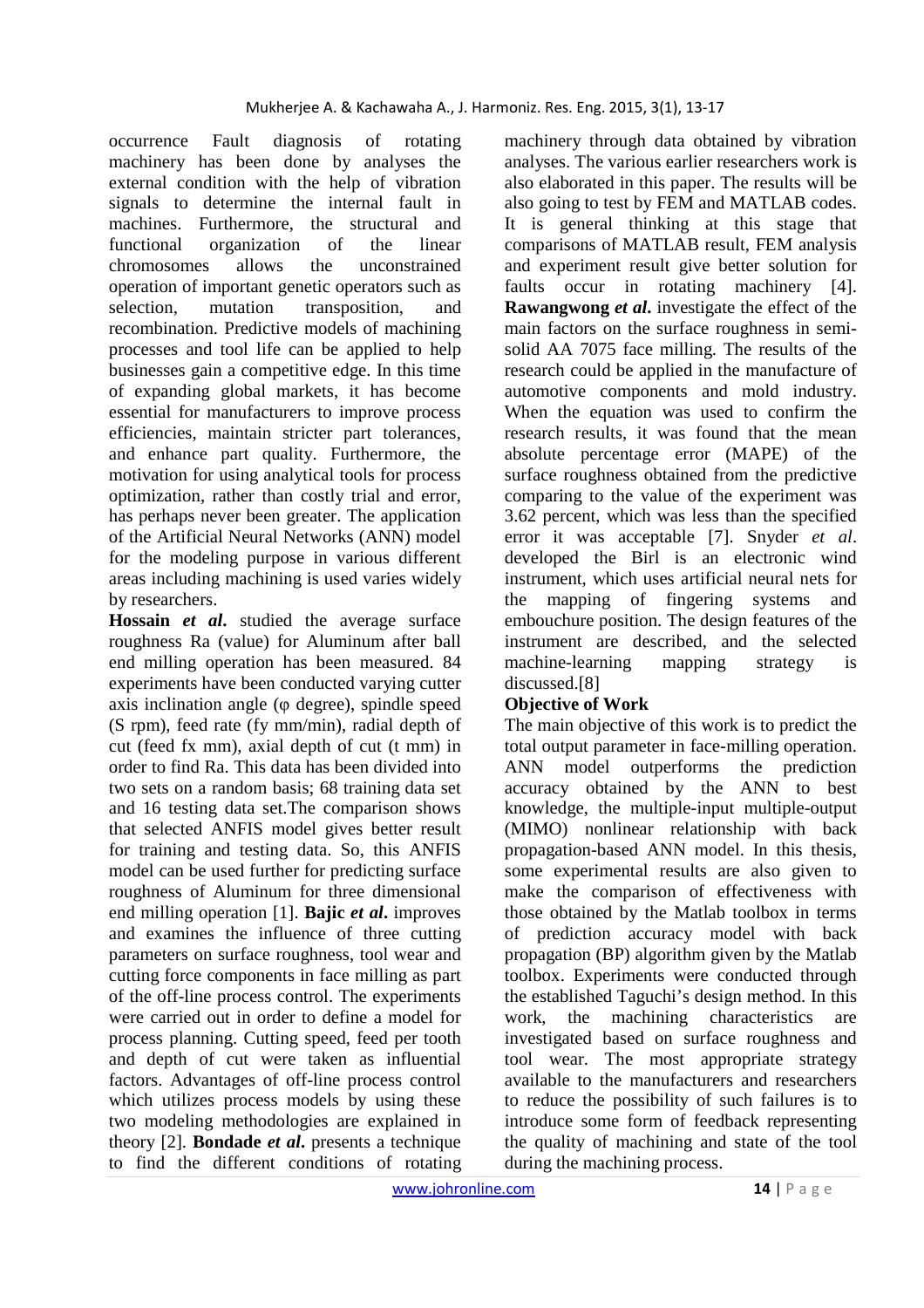## **Materials and Method**

Artificial Neural Network is a capable computation model for a weight diversity of problems. For manufacturing process where no satisfactory analytic model exist or a low order empirical polynomial model is inappropriate, Neural networks offer a good alternative approach. Until today many different neural network models have been developed. Among the various neural network models Back Propagation (BP) is the best general purpose model and probably the best at generalization. The typical neural networks architecture is shown in the Fig 1.





An artificial neural network (ANN) is capable of learning from an experimental data set to describe the nonlinear and interaction effects more effectively. The network consists of an input layer used to present data, output layer to produce ANN's response, and one or more hidden layers in between. The network is characterized by their topology, weight vectors, and activation function that are used in hidden and output layers of the network. Networks with biases, a sigmoid layer, and a linear output layer are capable of approximating any function with a finite number of discontinuities. The knowledge is presented by the interconnection weight, which is adjusted during the learning stage using the back propagation learning algorithm to minimize the mean square between the actual output of the network and the desired output pattern [23]. Firstly, the roughness parameters were used as an input to predict the output which is the machining process. Secondly, both of roughness parameters and the predicted machining process were used to predict cutting parameters which are: feed, speed and depth of cut. Neural network is a

highly flexible modeling tool with the ability to learn the mapping between input and output parameters.

## **Material Selections**

Work Piece of MS material with Length of 100 mm, Width 60 and thickness of 10 mm has been selected for the experimental work. The reason behind the selection is, MS material are increasingly being used for different engineering applications because of their superior qualitative advantages include high ratio of strength to weight , high fracture strength and toughness , excellent thermal and corrosion resistance. For machining of MS material and advanced materials requiring high precision of MRR and high surface finish, selection of tool to be widely processed and applicable in manufacturing industries.The experiment presented by the interconnection weight, which is adjusted during the learning stage using the back propagation learning algorithm to minimize the mean square between the actual output of the network and the desired output pattern.

# **Result and Discussion**

The machining was carried out on Vertical milling machine is carried out by selecting proper spindle speed and feed rate during each experimentation. On completion of each pass the surface roughness is measured on the work piece at four locations. The experimental training data set and testing data set, which were also used. A Carbide coated tool four-flute end milling cutter with a diameter of 3/4" in the experiment to machine MS Material. Three factors, spindle speed (*Sp*), feed rate (*Fe*) and depth of cut (*Dep*), are used to analyze the influence on surface roughness (*Ra*) and Material Removal Rate (MRR). The schematic of developed experimental has done and their result is shown in table 5.3, It consists of tool Carbide coated high speed steel-E (CCHSS-E) and workpiece dimension (size 100 mm x 60 mm x 10 mm). Experiments were conducted to mill machine the surface o plate. The experiments were conducted using Taguchi orthogonal array.Several experimental design techniques have been used to aid in the selection of appropriate design points. Taguchi method is a powerful design of experiments tool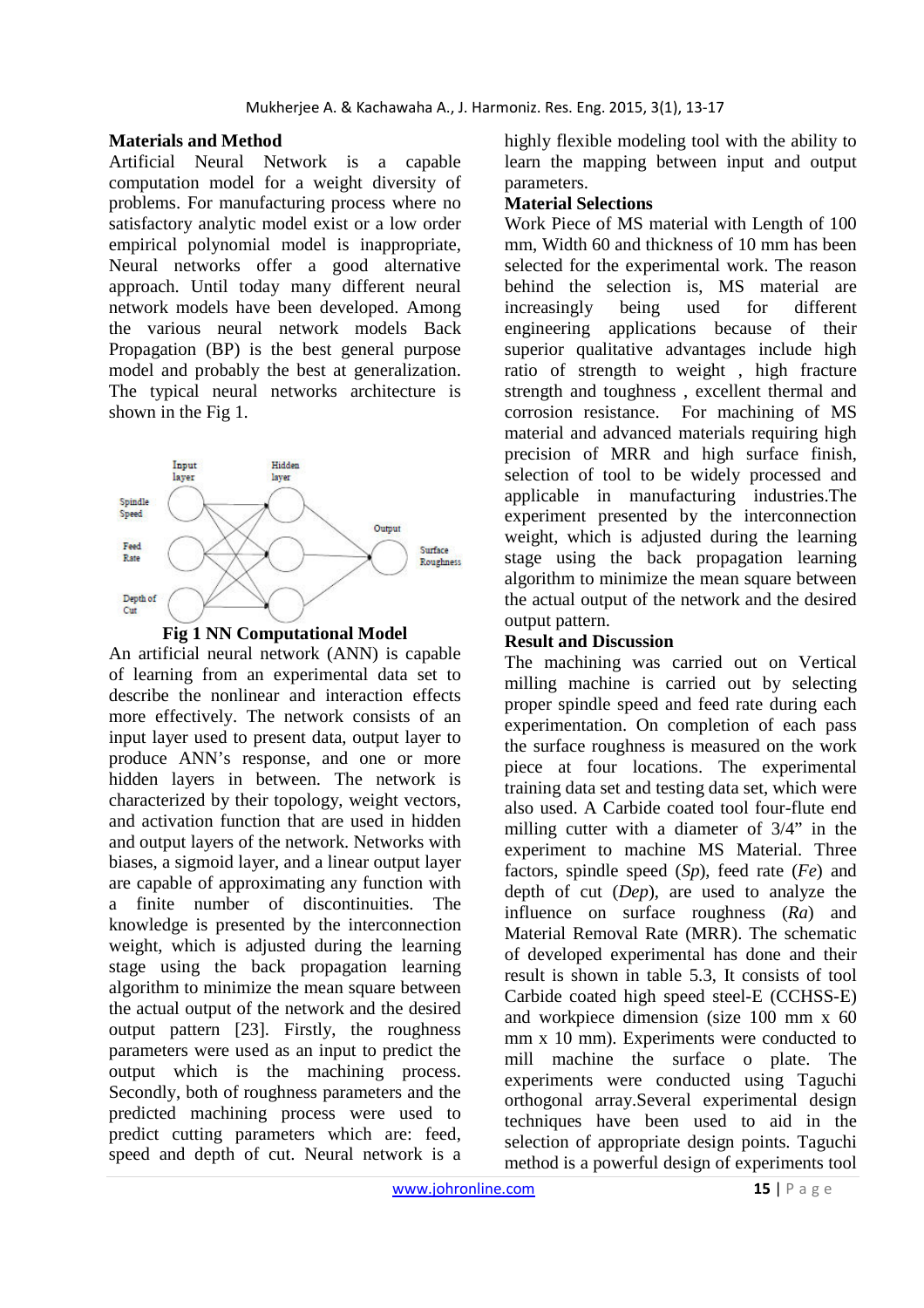for engineering optimization of a process. It is an important tool to identify the critical parameters and predict optimal setting of each parameter. The output predicted data of milling process were obtain with error by applying ANN as shown in table 1.

| <b>Simulated</b> |                           | <b>Simulation Error</b> |                  |
|------------------|---------------------------|-------------------------|------------------|
| <b>MRR</b>       | $\mathbf{R}_{\mathbf{a}}$ | <b>MRR</b>              | $\mathbf{R}_{a}$ |
| 0.2964           | 3.3134                    | 0.06750                 | $-0.4234$        |
| 0.3096           | 3.3435                    | 2.6703                  | 1.0664           |
| 0.3227           | 3.3737                    | $-0.0237$               | 0.2062           |
| 0.2858           | 3.3991                    | $-0.01081$              | 0.06082          |
| 0.4696           | 3.0147                    | $-0.2216$               | 0.1447           |
| 0.4958           | 3.0750                    | $-0.1848$               | 1.0349           |

## **Table 1 Simulation Result and Error**

### **Regression Performance**

Finally, a confirmation run is carried out to test the regression model is to predict new response.



**Fig 5.1 Regression Plots of Prediction**

From the Regression plot of the generated model, shown in Fig 2, it can compare the effect of output factors of targets. The response of all target value is quit better as given below

- $\triangleright$  Training performance index are 90%
- $\triangleright$  Validation performance index are 88%
- Test performance index are 99%

# **Conclusions**

The machining parameters were used as inputs to the ANN to predict MRR and surface roughness. The DOE model could make the design of experiment and is done by milling machine. The experiments so far are promising and encouraging for further exploration. The

predicted values were found to be close to the measured values. In doing this, experimental measurements, artificial neural network are exploited in an integrated manner. **References** 

## [1]. Md. ShahriarJahanHossain and Dr. Nafis Ahmad, "Artificial Intelligence Based Surface Roughness Prediction Modeling for Three Dimensional End Milling", International Journal of Advanced Science and Technology Vol. 45, August, 2012. Pp.  $1 - 18$ .

- [2]. DrazenBajic, Luka Celent, Sonja Jozić, "Modeling of the Influence of Cutting Parameters on the Surface Roughness, Tool Wear and Cutting Force in Face Milling in Off-Line Process Control", Strojniškivestnik - Journal of Mechanical Engineering 58(2012)11, 673-682.
- [3]. NileshPohokar , LalitBhuyar , 'Neural Networks Based Approach for Machining and Geometric Parameters optimization of a CNC End Milling" International Journal of Innovative Research in Science, Engineering and Technology, (An ISO 3297: 2007 Certified Organization) Vol. 3, Issue 2, February 2014, ISSN: 2319-8753.
- [4]. Jaya Bondade, Deven Y. Shahare, "Fault Diagnosis of Rotating Machinery based on Wavelet Packet Transform- A Review", International Journal of Latest Trends in Engineering and Technology (IJLTET), Vol. 3 Issue 3 January 2014, ISSN: 2278- 621X.
- [5]. O. B. Abouelatta, "Prediction Of Machining Operations And Surface Roughness Using Artificial Neural Network", pp. 1021- 1044.
- [6]. Amir Mahyar Khorasani, Mohammad Reza Soleymani Yazdi, and Mir Saeed Safizadeh, "Tool Life Prediction in Face Milling Machining of 7075 Al by Using Artificial Neural Networks (ANN) and Taguchi Design of Experiment (DOE)", IACSIT International Journal of Engineering and Technology, Vol.3, No.1, February 2011 ISSN: 1793-8236. Pp. 30 – 35.
- [7]. Surasit Rawangwong, Jaknarin Chatthong, Romadorn Burapa, and